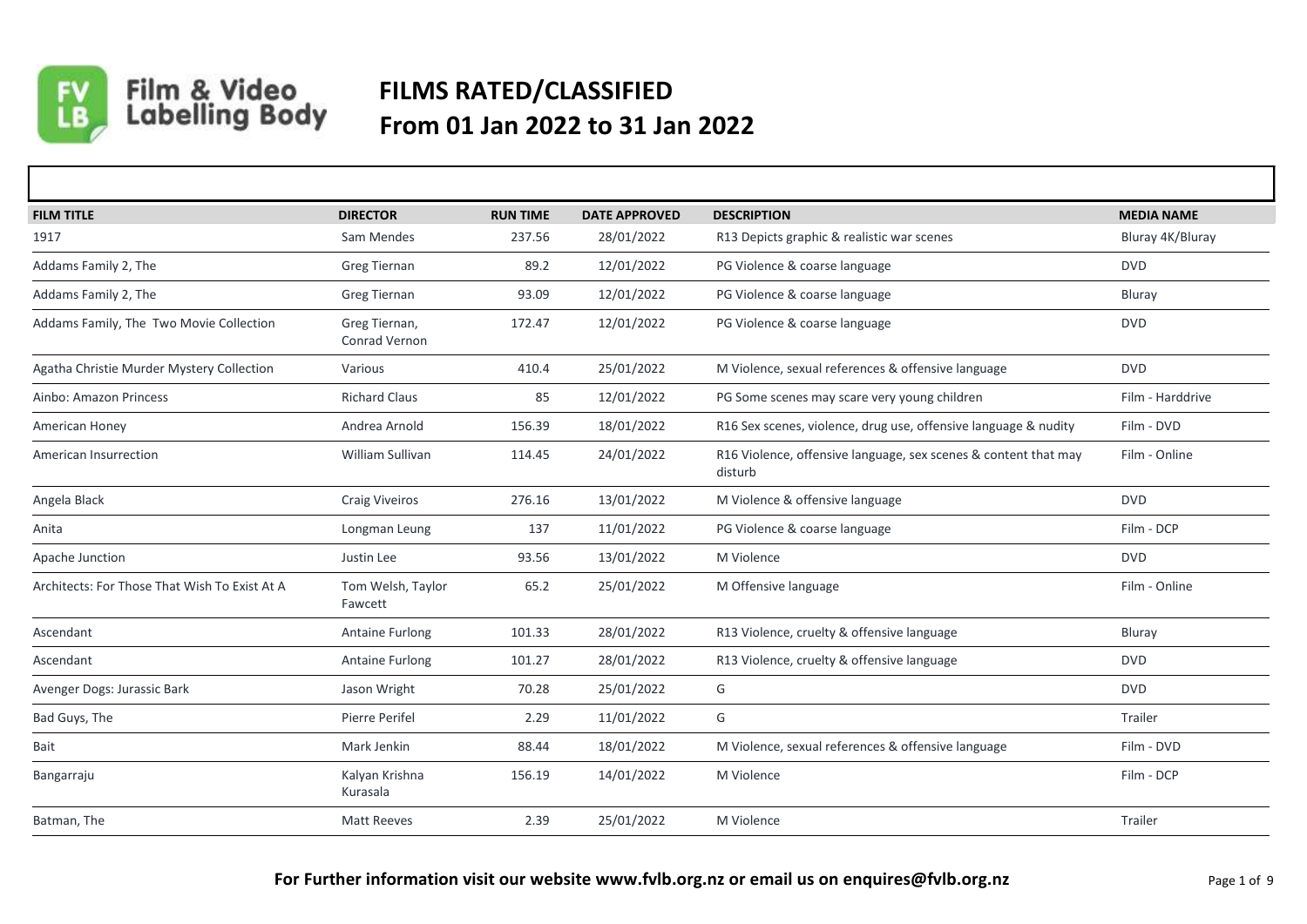| <b>Battle Drone</b>                           | Mitch Gould                                | 94.03   | 20/01/2022 | R13 Bloody violence & content that may disturb                          | (DVD)            |
|-----------------------------------------------|--------------------------------------------|---------|------------|-------------------------------------------------------------------------|------------------|
| Be Somebody                                   | Liu Xunzimo                                | 1.44    | 11/01/2022 | M Violence                                                              | Trailer          |
| Be Somebody                                   | Liu Xunzimo                                | 123.16  | 14/01/2022 | R13 Bloody violence                                                     | Film - DCP       |
| Beast, The                                    | Walerian<br>Bouowczyk                      | 98.42   | 25/01/2022 | R18 Explicit sex scenes                                                 | Bluray           |
| Behemoth                                      | Peter Szewczyk                             | 88.25   | 19/01/2022 | R16 Violence, offensive language & horror                               | (DVD)            |
| Belfast                                       | Kenneth Branagh                            | 97.57   | 12/01/2022 | M Offensive language                                                    | Bluray           |
| Belfast                                       | Kenneth Branagh                            | 94.02   | 12/01/2022 | M Offensive language                                                    | <b>DVD</b>       |
| Beneath Us                                    | Max Pachman                                | 85.59   | 26/01/2022 | R16 Violence, cruelty, offensive language & content that may<br>disturb | (DVD)            |
| Big Hit, The                                  | <b>Emmanuel Courcol</b>                    | 107     | 19/01/2022 | M Offensive language, sexual references & nudity                        | Film - Online    |
| <b>Black Friday</b>                           | Casey Tebo                                 | 84.37   | 28/01/2022 | R16 Graphic violence, offensive language & content that may<br>disturb  | Film - Online    |
| Blacklight                                    | Mark Williams                              | 2.22    | 18/01/2022 | M Violence                                                              | Trailer          |
| <b>Bobs Burgers</b>                           | Loren Bouchard,<br><b>Bernard Derriman</b> | 1.3     | 18/01/2022 | M                                                                       | Trailer          |
| Bodyguard, The                                | Mick Jackson                               | 129     | 27/01/2022 | M Violence & offensive language                                         | Film - Bluray    |
| Bolshoi, The                                  | Valery Todorovsky                          | 131.33  | 20/01/2022 | M Offensive language & sexual references                                | <b>DVD</b>       |
| Brooklyn Nine Nine: The Complete Series       | Craig Zisk, Julie<br>Anne Robinson et al   | 3131.23 | 12/01/2022 | M Violence, offensive language, drug use & sexual references            | <b>DVD</b>       |
| Bye Bye Morons                                | Albert Dupontel                            | 87      | 13/01/2022 | M Adult themes                                                          | Film - DVD       |
| C.I.Ape                                       | Ali Zamani                                 | 81.23   | 25/01/2022 | G                                                                       | <b>DVD</b>       |
| Carbon The Unauthorised Biography             | Daniella Ortega,<br>Niobe Thompson         | 89      | 20/01/2022 | G                                                                       | Film - DCP       |
| Card Counter, The                             | Paul Schrader                              | 111.45  | 14/01/2022 | R16 Violence, cruelty & offensive language                              | Film - Online    |
| Carousel                                      | Henry King                                 | 128     | 27/01/2022 | G                                                                       | Film - DCP       |
| Chase, The                                    | Arthur Penn                                | 133.39  | 20/01/2022 | M                                                                       | <b>DVD</b>       |
| Citizen Kane                                  | Orson Welles                               | 238.44  | 18/01/2022 | PG                                                                      | Bluray 4K/Bluray |
| Come Back to the Five and Dime Jimmy Dean, Ji | Robert Altman                              | 111     | 18/01/2022 | R13                                                                     | Film - DVD       |
| Coming 2 America                              | Craig Brewer                               | 104.37  | 18/01/2022 | M Offensive language & sexual references                                | <b>DVD</b>       |
| Coming to America/Coming 2 America            | John Landis / Craig<br><b>Brewer</b>       | 216.57  | 18/01/2022 | M Offensive language & sexual references                                | <b>DVD</b>       |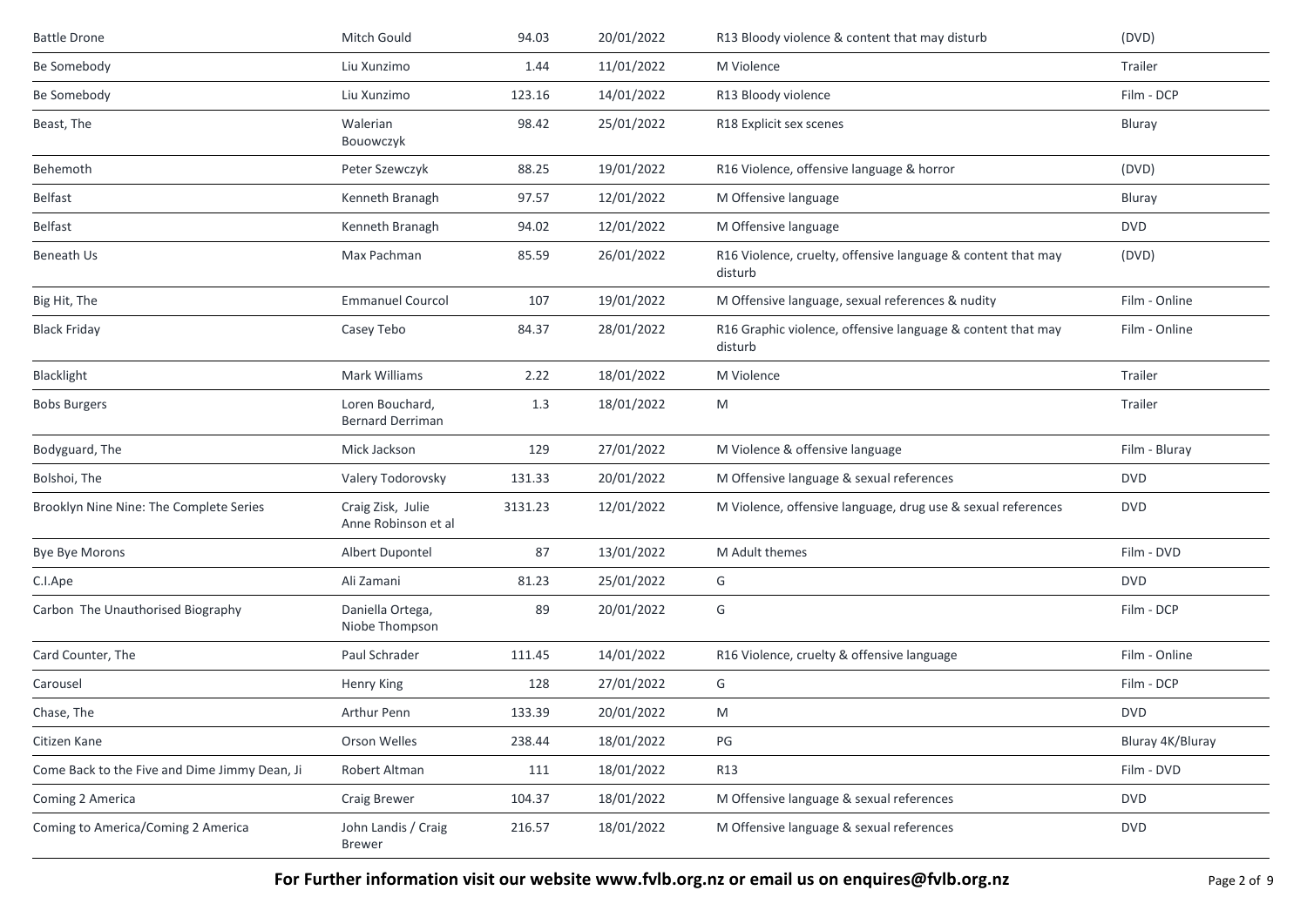| Country Girl, The                             | George Seaton                                  | 104.08           | 13/01/2022 | PG Violence                                       | Bluray           |
|-----------------------------------------------|------------------------------------------------|------------------|------------|---------------------------------------------------|------------------|
| County, The                                   | Grímur Hákonarson                              | 88.09            | 13/01/2022 | M Offensive language                              | <b>DVD</b>       |
| Courageous Legacy                             | Alex Kendrick                                  | 131.35           | 28/01/2022 | M Violence                                        | <b>DVD</b>       |
| <b>Criss Cross</b>                            | Robert Siodmak                                 | 88               | 18/01/2022 | PG Violence                                       | Film - DVD       |
| Cry Macho                                     | Clint Eastwood                                 | 104              | 12/01/2022 | M Adult themes                                    | Film - Harddrive |
| Cyrano                                        | Joe Wright                                     | 123              | 13/01/2022 | M Violence                                        | Film - DCP       |
| Danger UXB Complete Series Special Edition    | Ferdinand Fairfax,<br>et al                    | 670              | 13/01/2022 | M Sexual references                               | <b>DVD</b>       |
| DC League of Super Pets                       | Jared Stern                                    | 2.45             | 11/01/2022 | PG                                                | Trailer          |
| Deadcraft                                     | Not Stated                                     | $\boldsymbol{0}$ | 13/01/2022 | R13 Violence & offensive language                 | [Computer Game]  |
| Deadlock                                      | Jared Cohn                                     | 92.28            | 12/01/2022 | R16 Violence, offensive language & drug use       | (Digital DVD)    |
| Deadlock                                      | Jared Cohn                                     | 96.19            | 12/01/2022 | R16 Violence, offensive language & drug use       | (Digital Bluray) |
| Dear Rider                                    | Fernando Villena                               | 91               | 13/01/2022 | M Offensive language                              | Film - Online    |
| Death on the Nile                             | Kenneth Branagh                                | 2.07             | 11/01/2022 | M                                                 | Trailer          |
| Death on the Nile                             | Kenneth Branagh                                | 127              | 20/01/2022 | M Violence                                        | Film - DCP       |
| Deja Vu                                       | Tony Scott                                     | 126.18           | 19/01/2022 | M Violence                                        | <b>DVD</b>       |
| Desperate Hour, The                           | <b>Phillip Noyce</b>                           | 84               | 24/01/2022 | M Offensive language                              | Film - DCP       |
| Desperate Hour, The                           | <b>Phillip Noyce</b>                           | 1.57             | 25/01/2022 | M                                                 | Trailer          |
| Dr Birds Advice for Sad Poets                 | Yaniy Raz                                      | 109              | 18/01/2022 | M Offensive language, sexual references & nudity  | Film - Online    |
| <b>Driving Miss Daisy</b>                     | <b>Bruce Beresford</b>                         | 99.08            | 20/01/2022 | PG                                                | <b>DVD</b>       |
| <b>Driving Miss Daisy</b>                     | <b>Bruce Beresford</b>                         | 99.14            | 20/01/2022 | PG                                                | Bluray           |
| Dune                                          | Denis Villeneuve                               | 155              | 12/01/2022 | M Violence                                        | Film - Harddrive |
| Falling                                       | Viggo Mortensen                                | 112              | 12/01/2022 | M Sex scenes, offensive language & nudity         | Film - Harddrive |
| Fantastic Beasts: The Secrets of Dumbledore   | David Yates                                    | 2.38             | 20/01/2022 | M                                                 | Trailer          |
| Fight Night Double Feature: The Harder They F | Mark Robson,<br>Nicholas Ray                   | 194              | 25/01/2022 | M Violence                                        | Bluray           |
| Final Destination: 5 - Film Collection        | James Wong, David<br>R. Ellis, Steven<br>Quale | 454.06           | 19/01/2022 | R16 Horror, graphic violence & offensive language | <b>DVD</b>       |
| Fire Force: Season 1                          | Yuki Yase                                      | 1149.32          | 25/01/2022 | M Violence & sexualised imagery                   | Bluray/DC        |
|                                               |                                                |                  |            |                                                   |                  |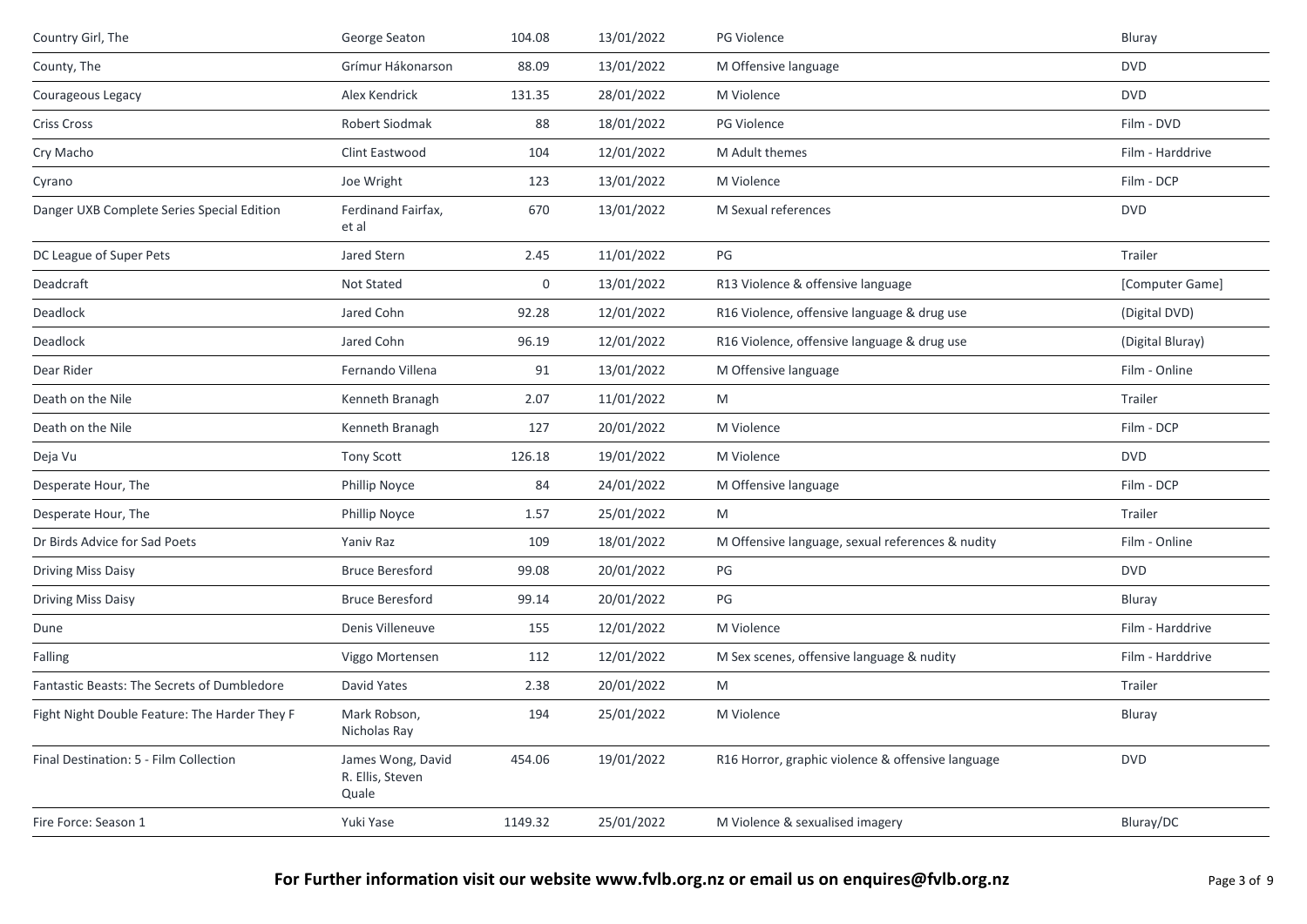| First Love                       | Takashi Miike                   | 108.02  | 25/01/2022 | R16 Graphic violence & offensive language                                    | <b>DVD</b>       |
|----------------------------------|---------------------------------|---------|------------|------------------------------------------------------------------------------|------------------|
| Flag Day                         | Sean Penn                       | 104.21  | 28/01/2022 | R16 Violence, sexual violence, suicide, drug use & offensive<br>language     | (DVD)            |
| Fortress                         | James Cullen<br><b>Bressack</b> | 98.35   | 26/01/2022 | R16 Strong violence & offensive language                                     | Film - Online    |
| Four Guns To The Border          | Richard Carlson                 | 82.17   | 25/01/2022 | M Violence                                                                   | <b>DVD</b>       |
| Free Guy                         | Shawn Levy                      | 115     | 12/01/2022 | M Violence & offensive language                                              | Film - Harddrive |
| Girl Friends                     | Claudia Weill                   | 88      | 18/01/2022 | R <sub>16</sub>                                                              | Film - DVD       |
| Gloria                           | John Cassavetes                 | 121.32  | 25/01/2022 | M Violence                                                                   | <b>Bluray</b>    |
| Goblin Slayer: Season 1          | Takaharu Ozaki                  | 568.48  | 25/01/2022 | R16 Rape, sexual material, violence & content that may disturb               | Bluray           |
| <b>GWAR Scumdogs XXX Live</b>    | Unknown                         | 71      | 27/01/2022 | <b>Refused Classification</b>                                                | <b>DVD</b>       |
| Habit                            | Janell Shirtcliff               | 80.09   | 20/01/2022 | R16 Violence, offensive language, drug use & sexual material                 | (DVD)            |
| Hard Luck Love Song              | Justin Corsbie                  | 104.3   | 17/01/2022 | R16 Violence, offensive language & drug use                                  | Film - Online    |
| Haute Couture                    | Sylvie Ohayon                   | 101     | 18/01/2022 | M Offensive language                                                         | Film - DCP       |
| Head On                          | Ana Kokkinos                    | 104.07  | 20/01/2022 | R18 Sex scenes & offensive language                                          | Bluray           |
| <b>Heartbeat: Collection One</b> | Various                         | 4031.07 | 13/01/2022 | M Violence, drug references, sexual references & content that may<br>disturb | <b>DVD</b>       |
| Here Before                      | <b>Stacey Gregg</b>             | 82.5    | 20/01/2022 | M Violence & offensive language                                              | Film - Online    |
| Hive                             | Blerta Basholli                 | 1.58    | 11/01/2022 | PG                                                                           | Trailer          |
| <b>Hollington Drive</b>          | Carolina Giammetta              | 182.46  | 13/01/2022 | M Offensive language                                                         | <b>DVD</b>       |
| House of Cards                   | John Guillermin                 | 104.58  | 13/01/2022 | PG Violence & nudity                                                         | Bluray           |
| How To Deter A Robber            | Maria Bissell                   | 84.29   | 25/01/2022 | M Violence & offensive language                                              | <b>DVD</b>       |
| Hridayam                         | Vineeth Sreenivasan             | 171.05  | 19/01/2022 | M Drug use & violence                                                        | Film - DCP       |
| I Am Mortal                      | <b>Tony Aloupis</b>             | 80      | 12/01/2022 | $\mathsf{PG}$                                                                | Film - Harddrive |
| I Am Mortal                      | <b>Tony Aloupis</b>             | 79.41   | 18/01/2022 | PG                                                                           | <b>DVD</b>       |
| I Am What I Am                   | Haipeng Sun                     | 104     | 25/01/2022 | <b>PG Violence</b>                                                           | Film - DCP       |
| Ice Road, The                    | Jonathan Hensleigh              | 109     | 12/01/2022 | M Violence & offensive language                                              | Film - Harddrive |
| Ida Red                          | John Swab                       | 111.3   | 17/01/2022 | R16 Violence, sexual material, suicide & offensive language                  | Film - Online    |
| In the Mood for Love             | Wong Kar-Wai                    | 98      | 20/01/2022 | M                                                                            | Film - DVD       |
| Incident At Phantom Hill         | Earl Bellamy                    | 87.29   | 25/01/2022 | G                                                                            | <b>DVD</b>       |
|                                  |                                 |         |            |                                                                              |                  |

**For Further information visit our website www.fvlb.org.nz or email us on enquires@fvlb.org.nz** Page 4 of 9 Page 4 of 9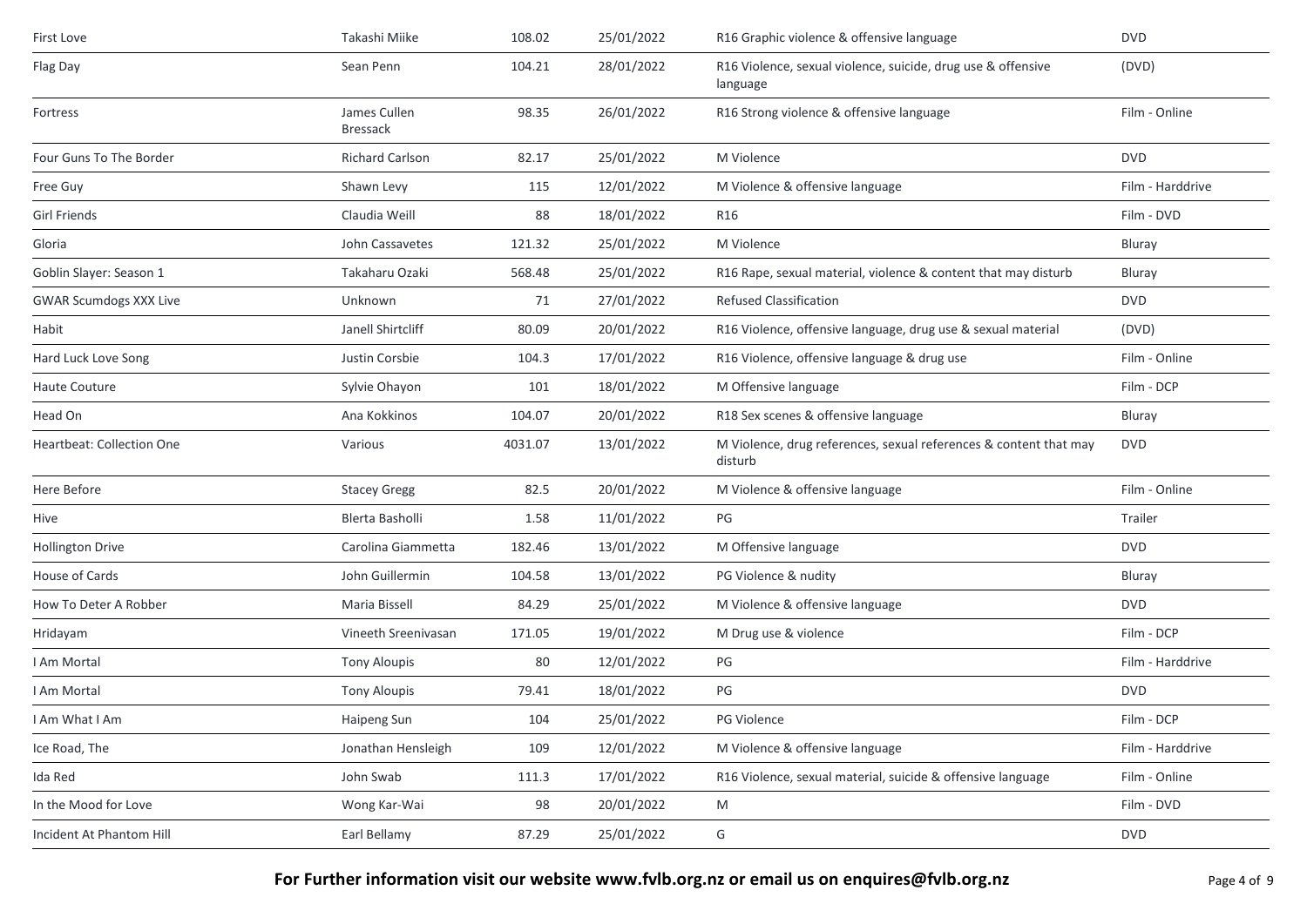| India Sweets and Spices                  | Geeta Malik                   | 2.21    | 20/01/2022 | M                                                             | Trailer          |
|------------------------------------------|-------------------------------|---------|------------|---------------------------------------------------------------|------------------|
| India Sweets and Spices                  | Geeta Malik                   | 101     | 27/01/2022 | M Offensive language & sexual references                      | Film - DCP       |
| Into the West: The Mini Series           | Robert Dornhelm<br>et al      | 545     | 13/01/2022 | M Violence                                                    | <b>DVD</b>       |
| Ironside: Collection 1 (Seasons 1 - 4)   | Don Weis, et al               | 5209.54 | 17/01/2022 | M Drug use & violence                                         | <b>DVD</b>       |
| Jackass Forever                          | Jeff Tremaine                 | 2.11    | 13/01/2022 | M                                                             | Trailer          |
| JFK Revisited: Through the Looking Glass | Oliver Stone                  | 118.07  | 28/01/2022 | M Violence & content that may disturb                         | Film - Online    |
| Jungle Cruise                            | Jaume Collet-Serra            | 127     | 12/01/2022 | M Violence                                                    | Film - Harddrive |
| Juniper                                  | Matthew Saville               | 95      | 12/01/2022 | M Violence, offensive language, drug use & deals with suicide | Film - Harddrive |
| Killers, The                             | Robert Siodmak                | 102     | 18/01/2022 | PG Violence                                                   | Film - DVD       |
| King of Jazz                             | John Murray<br>Anderson       | 100     | 18/01/2022 | G                                                             | Film - DVD       |
| Kingsman: Two Movie Collection           | Matthew Vaughn                | 539.32  | 28/01/2022 | R16 Violence, offensive language, drug use & sex scenes       | Bluray 4K/Bluray |
| Kitten with a Whip                       | Douglas Heyes                 | 83.25   | 13/01/2022 | M Violence                                                    | Bluray           |
| La Strada                                | Federico Fellini              | 107.47  | 25/01/2022 | R16                                                           | Bluray           |
| Lady in a Cage                           | Walter Grauman                | 94.39   | 13/01/2022 | M Violence                                                    | Bluray           |
| L'Argent                                 | Robert Bresson                | 81      | 18/01/2022 | PG                                                            | Film - DCP       |
| Last Moment of Clarity                   | Colin Krisel, James<br>Krisel | 91      | 12/01/2022 | R16 Violence, offensive language & sex scenes                 | Film - Harddrive |
| Last Mountain, The                       | Chris Terrill                 | 107     | 13/01/2022 | M Offensive language                                          | Film - Online    |
| Last Train from Gun Hill                 | John Sturges                  | 94.18   | 13/01/2022 | PG                                                            | <b>Bluray</b>    |
| Loss Adjuster, The                       | Vincent Woods                 | 97.55   | 25/01/2022 | M Sexual references                                           | <b>DVD</b>       |
| Luminaries, The                          | Claire McCarthy               | 348.15  | 18/01/2022 | M Violence, offensive language & drug use                     | <b>DVD</b>       |
| Magician, The                            | Ingmar Bergman                | 101     | 18/01/2022 | R16                                                           | Film - DVD       |
| Malignant                                | James Wan                     | 107.01  | 18/01/2022 | R18 Graphic violence, horror & domestic violence              | (DVD)            |
| Man Down                                 | Dito Montiel                  | 86.26   | 21/01/2022 | R16 Violence, offensive language & content that may disturb   | (DVD)            |
| Many Saints of Newark, The               | Alan Taylor                   | 115.21  | 18/01/2022 | R16 Violence, offensive language & sex scenes                 | <b>DVD</b>       |
| Many Saints of Newark, The               | Alan Taylor                   | 120.16  | 18/01/2022 | R16 Violence, offensive language & sex scenes                 | Bluray           |
| Marry Me                                 | Kat Coiro                     | 3.39    | 11/01/2022 | G                                                             | Trailer          |
| Marry Me                                 | Kat Coiro                     | 112     | 18/01/2022 | PG Coarse language & sexual references                        | Film - DCP       |
|                                          |                               |         |            |                                                               |                  |

**For Further information visit our website www.fvlb.org.nz or email us on enquires@fvlb.org.nz** Page 5 of 9 Page 5 of 9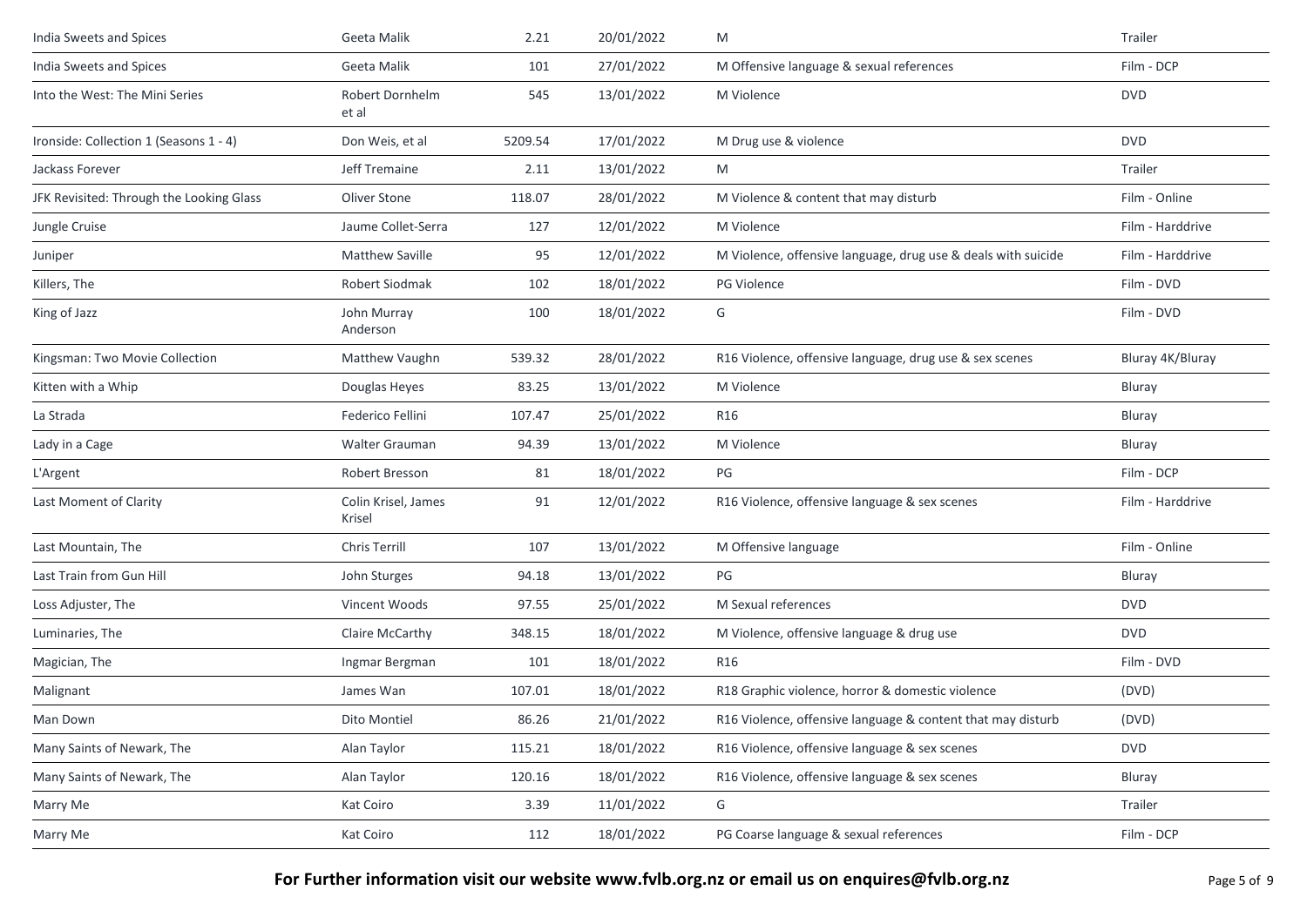| Masquerade                                | Shane Dax Taylor       | 80.14  | 28/01/2022 | R16 Strong violence, cruelty and content that may disturb | Film - Online    |
|-------------------------------------------|------------------------|--------|------------|-----------------------------------------------------------|------------------|
| <b>Matrix Resurrections</b>               | Lana Wachowski         | 148    | 17/01/2022 | M Violence & offensive language                           | Film - Online    |
| Midnight in the Switchgrass               | <b>Randall Emmett</b>  | 98.41  | 18/01/2022 | M Violence & offensive language                           | <b>DVD</b>       |
| Minions: Rise of Gru                      | Kyle Balda             | 0.32   | 20/01/2022 | PG                                                        | Trailer          |
| Moonfall                                  | Roland Emmerich        | 130    | 18/01/2022 | M Offensive language                                      | Film - DCP       |
| Moonfall                                  | <b>Roland Emmerich</b> | 130    | 18/01/2022 | M Offensive language                                      | Film - Online    |
| Moonfall                                  | <b>Roland Emmerich</b> | 0      | 24/01/2022 | Point of Sale Approved                                    | Poster           |
| Mothering Sunday                          | Eva Husson             | 2.17   | 20/01/2022 | M                                                         | Trailer          |
| Mouth To Mouth                            | John Duigan            | 93.09  | 25/01/2022 | <b>R16</b>                                                | <b>DVD</b>       |
| Murder Investigation Team Complete Series | Various                | 679.19 | 13/01/2022 | M Violence, sexual references & nudity                    | <b>DVD</b>       |
| Naked Jungle, The                         | <b>Byron Haskin</b>    | 95.26  | 13/01/2022 | PG Violence                                               | Bluray           |
| Nashville                                 | Robert Altman          | 159    | 18/01/2022 | <b>R16</b>                                                | Film - DVD       |
| Never Rarely Sometimes Always             | Eliza Hittman          | 101.15 | 25/01/2022 | M Offensive language                                      | <b>DVD</b>       |
| No Hard Feelings                          | <b>Faraz Shariat</b>   | 92.06  | 20/01/2022 | R16 Offensive language & sex scenes                       | Film - DVD       |
| No Time to Die                            | Cary Joji Fukunaga     | 164    | 12/01/2022 | M Violence & offensive language                           | Film - Harddrive |
| No Time to Die                            | Cary Joji Fukunaga     | 156.49 | 13/01/2022 | M Violence & offensive language                           | <b>DVD</b>       |
| No Time to Die                            | Cary Joji Fukunaga     | 163.16 | 13/01/2022 | M Violence & offensive language                           | Bluray           |
| No Time to Die                            | Cary Joji Fukunaga     | 326.32 | 13/01/2022 | M Violence & offensive language                           | Bluray 4K/Bluray |
| Northman, The                             | Robert Eggers          | 2.21   | 20/01/2022 | M Violence                                                | Trailer          |
| Off the Rails                             | Jules Williamson       | 94     | 25/01/2022 | M Offensive language & sexual references                  | Film - Online    |
| Only the Animals                          | Dominik Moll           | 112.54 | 13/01/2022 | M Violence, offensive language, sex scenes & nudity       | <b>DVD</b>       |
| Outrage                                   | Ida Lupino             | 74.54  | 13/01/2022 | M Adult themes                                            | Bluray           |
| Parallax View, The                        | Alan J Pakula          | 101.56 | 13/01/2022 | R16                                                       | Bluray           |
| Pickpocket                                | Robert Bresson         | 73     | 18/01/2022 | PG                                                        | Film - DVD       |
| Pils Adventure                            | Julien Fournet         | 89     | 20/01/2022 | PG Violence                                               | Film - DCP       |
| Prisoners Of The Ghostland                | Sion Sono              | 102.32 | 20/01/2022 | R16 Violence, offensive language & sexual material        | Bluray           |
| Psych 3: This Is Gus                      | <b>Steve Franks</b>    | 96     | 25/01/2022 | M Violence & offensive language                           | Film - Online    |
| Pufnstuf                                  | Hollingsworth<br>Morse | 94.06  | 13/01/2022 | G                                                         | <b>DVD</b>       |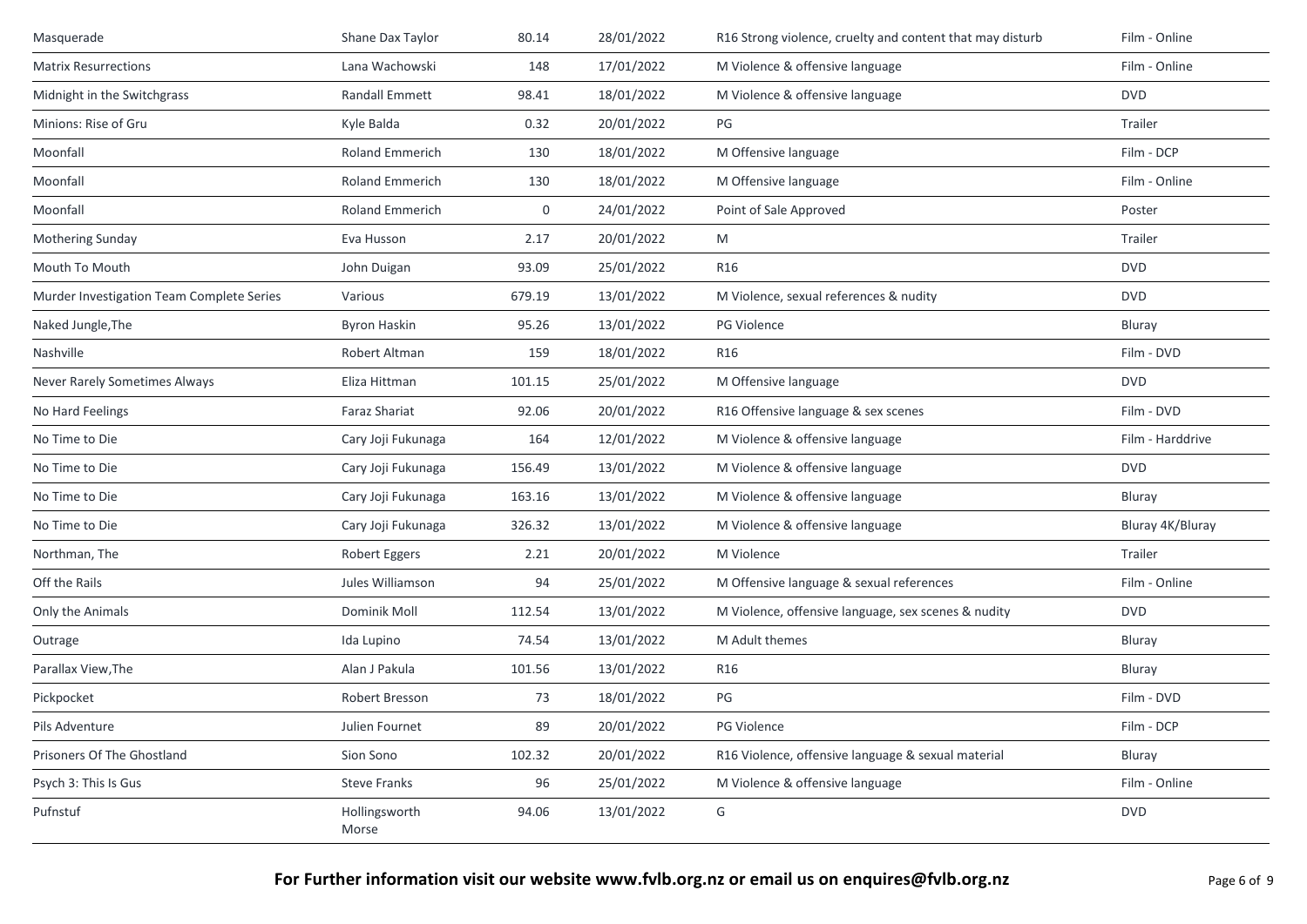| Queenpins                                     | Aron Gaudet, Gita<br>Pullapilly          | 110     | 12/01/2022 | M Offensive language                              | Film - Harddrive |
|-----------------------------------------------|------------------------------------------|---------|------------|---------------------------------------------------|------------------|
| Queenpins                                     | Aron Gaudet, Gita<br>Pullapilly          | 105.55  | 18/01/2022 | M Offensive language                              | <b>DVD</b>       |
| Quick and the Dead, The                       | Robert Day                               | 89.51   | 19/01/2022 | PG                                                | <b>DVD</b>       |
| Quiet Place, A - Part II                      | John Krasinski                           | 193.18  | 28/01/2022 | M Violence & horror                               | Bluray 4K/Bluray |
| Raisin in the Sun, A                          | <b>Daniel Petrie</b>                     | 128     | 18/01/2022 | G                                                 | Film - DVD       |
| Rawhide: Seasons 5 8                          | Various                                  | 5061.15 | 25/01/2022 | PG Violence                                       | <b>DVD</b>       |
| Rear Window                                   | Alfred Hitchcock                         | 112     | 20/01/2022 | <b>PG Violence</b>                                | Film - DCP       |
| Reincarnation Of Peter Proud, The             | J. Lee Thompson                          | 105.21  | 25/01/2022 | <b>R18</b>                                        | <b>DVD</b>       |
| Resident Evil: Welcome To Raccoon City        | Johannes Roberts                         | 103.05  | 18/01/2022 | R16 Horror, graphic violence & offensive language | <b>DVD</b>       |
| Resident Evil: Welcome To Raccoon City        | Johannes Roberts                         | 214.58  | 18/01/2022 | R16 Horror, graphic violence & offensive language | Bluray 4K/Bluray |
| Resident Evil: Welcome To Raccoon City        | Johannes Roberts                         | 107.29  | 18/01/2022 | R16 Horror, graphic violence & offensive language | Bluray           |
| Respect                                       | Liesl Tommy                              | 145     | 12/01/2022 | M Offensive language                              | Film - Harddrive |
| Retro/SciFi Double Feature Volume 2: The Mono | John Sherwood,<br>Nathan Juran           | 155.39  | 20/01/2022 | PG Violence                                       | Bluray           |
| Ride the Eagle                                | Trent O'Donnell                          | 88.16   | 20/01/2022 | M Offensive language & sexual references          | <b>DVD</b>       |
| Right Hand Man, The                           | Di Drew                                  | 99.57   | 20/01/2022 | M Sex scenes                                      | Bluray           |
| Rogue Warfare 2: The Hunt                     | Mike Gunther                             | 103.3   | 13/01/2022 | R16 Violence & offensive language                 | (DVD)            |
| Rons Gone Wrong                               | Sarah Smith, Jean-<br>Philippe Vine      | 107     | 12/01/2022 | PG                                                | Film - Harddrive |
| Rubys Choice                                  | Michael Budd                             | 116.13  | 11/01/2022 | PG Violence & coarse language                     | Film - DCP       |
| Rubys Choice                                  | Michael Budd                             | 2.15    | 20/01/2022 | PG                                                | Trailer          |
| Run & Gun                                     | Christopher Borrelli                     | 95.37   | 11/01/2022 | R13 Violence & offensive language                 | Film - Online    |
| Sabina Tortured for Christ: The Nazi Years    | John Grooters                            | 116     | 18/01/2022 | M Violence                                        | Film - DCP       |
| Scooby Doo and the Ghoul School               | Ray Patterson                            | 88      | 12/01/2022 | PG                                                | Film - Online    |
| Scooby Doo and the Witch's Ghost              | Jim Stenstrum                            | 67      | 12/01/2022 | G                                                 | Film - Online    |
| Scooby Doo in Arabian Nights                  | Jun Falkenstein                          | 69      | 12/01/2022 | G                                                 | Film - Online    |
| Scooby Doo Meets the Boo Brothers             | Paul Sommer                              | 89      | 12/01/2022 | G                                                 | Film - Online    |
| Shane                                         | David Alrich, Jon<br>Carey, Jackie Munro | 95      | 17/01/2022 | M Offensive language                              | Film - Online    |

**For Further information visit our website www.fvlb.org.nz or email us on enquires@fvlb.org.nz** Page 7 of 9 Page 7 of 9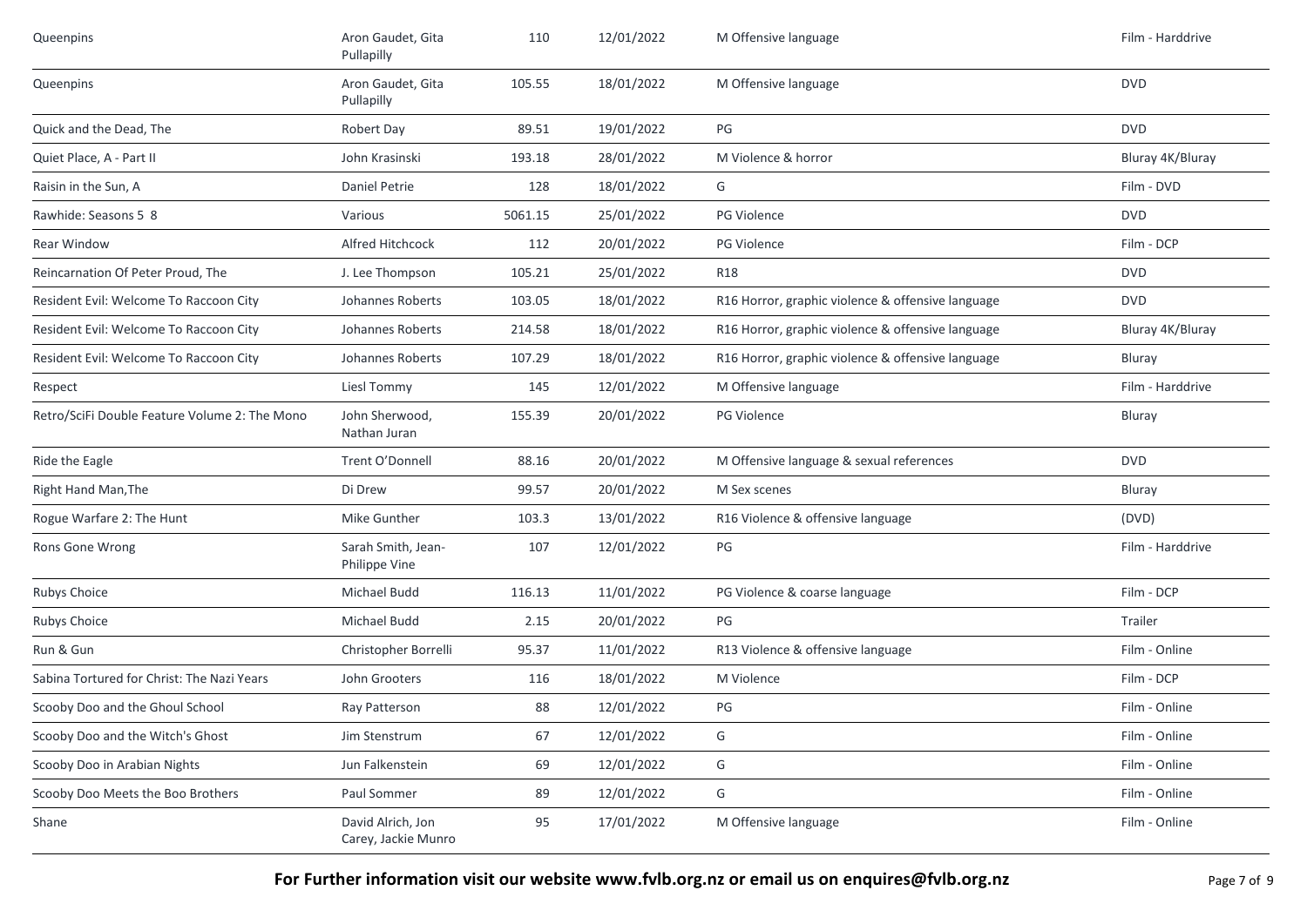| Sirens                                   | John Duigan                                      | 93.59  | 20/01/2022 | M Nudity & sex scenes                                                                         | Bluray           |
|------------------------------------------|--------------------------------------------------|--------|------------|-----------------------------------------------------------------------------------------------|------------------|
| Smiles of a Summer Night                 | Ingmar Bergman                                   | 109    | 18/01/2022 | R16                                                                                           | Film - DVD       |
| Spellbound                               | Alfred Hitchcock                                 | 118    | 18/01/2022 | PG                                                                                            | Film - DVD       |
| Street Gang: How We Got to Sesame Street | Marilyn Agrelo                                   | 107    | 13/01/2022 | PG Coarse language                                                                            | Film - Online    |
| Studio 666                               | <b>B J Mcdonnell</b>                             | 2.23   | 25/01/2022 | M Horror scenes                                                                               | Trailer          |
| Super Mario Bros                         | Annabel Jankel &<br>Rocky Morton                 | 104.41 | 25/01/2022 | <b>PG Violence</b>                                                                            | <b>DVD</b>       |
| Thames Shakespeare Collection, The       | P.Casson/J.Kemp-<br>Welch/P.Kafno                | 607.17 | 13/01/2022 | PG Violence                                                                                   | <b>DVD</b>       |
| Thieves Like Us                          | Robert Altman                                    | 123    | 18/01/2022 | R16                                                                                           | Film - DVD       |
| This Is England '90                      | Shane Meadows                                    | 225.02 | 17/01/2022 | R18 Violence, sexual violence, drug use & offensive language                                  | (Bluray)         |
| This Is England: The Complete TV Series  | Various                                          | 558.27 | 17/01/2022 | R18 Violence, sexual violence, drug use, offensive language & sex<br>scenes                   | Bluray           |
| Together                                 | Stephen Daldry                                   | 107    | 25/01/2022 | M Offensive language & sexual references                                                      | Film - Online    |
| Tom and Jerry: Cowboy Up!                | Darrell Van Citters                              | 71.55  | 18/01/2022 | G                                                                                             | <b>DVD</b>       |
| Transference: Dark Mutants               | Matthew Ninaber,<br>Jennifer Lloyd               | 85.22  | 13/01/2022 | R16 Violence, self-harm & cruelty                                                             | (DVD)            |
| <b>Turkey Shoot</b>                      | Brian Trenchard-<br>Smith                        | 93.18  | 20/01/2022 | R18 Violence                                                                                  | Bluray           |
| Uncharted                                | Ruben Fleischer                                  | 2.23   | 11/01/2022 | M                                                                                             | Trailer          |
| Unguarded Moment, The                    | Harry Keller                                     | 94.33  | 20/01/2022 | M Violence                                                                                    | <b>DVD</b>       |
| Unsilenced                               | Leon Lee                                         | 1.52   | 11/01/2022 | M                                                                                             | Trailer          |
| Unsilenced                               | Leon Lee                                         | 107.25 | 21/01/2022 | M Violence, suicide references & content that may disturb                                     | Film - DCP       |
| Utu Redux                                | Geoff Murphy                                     | 107    | 20/01/2022 | M Violence                                                                                    | Film - DVD       |
| Valimai                                  | H. Vinoth                                        | 177.38 | 11/01/2022 | R16 Violence, cruelty, drug use & content that may disturb                                    | Film - DCP       |
| Venom                                    | Ruben Fleischer                                  | 224.4  | 28/01/2022 | M Violence & offensive language                                                               | Bluray 4K/Bluray |
| Waiting for You                          | Charles Garrad                                   | 91.38  | 12/01/2022 | M Offensive language                                                                          | Film - Online    |
| Waves                                    | <b>Trey Edward Shults</b>                        | 136.08 | 25/01/2022 | R13 Domestic violence, offensive language, sex scenes, drug use &<br>content that may disturb | <b>DVD</b>       |
| Whina                                    | James Napier-<br>Robertson, Paula<br>Whetu-Jones | 2.23   | 25/01/2022 | PG                                                                                            | Trailer          |
|                                          |                                                  |        |            |                                                                                               |                  |